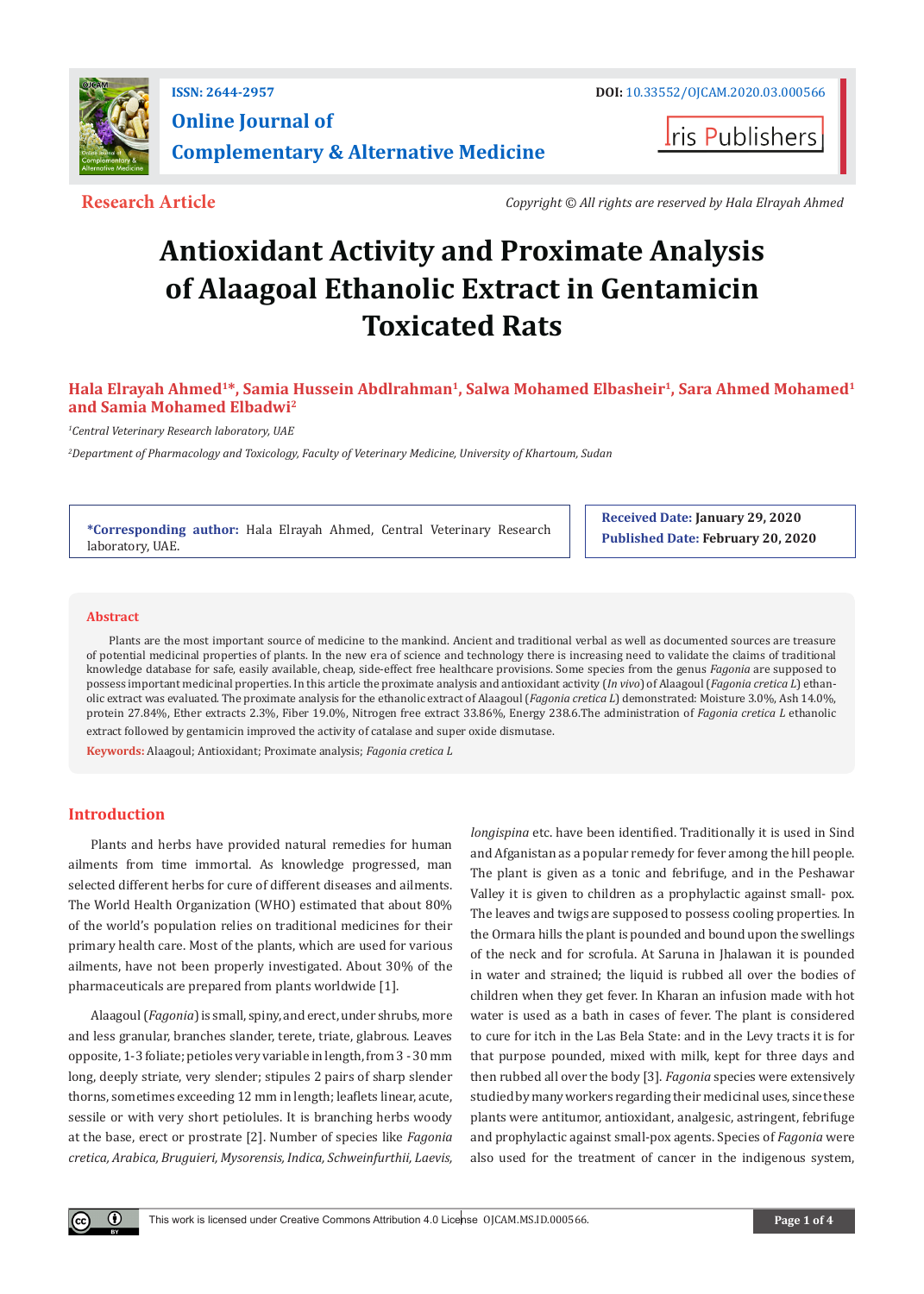fever, asthma, urinary discharges, toothache, stomach troubles and kidney diseases. Species of *Fagonia* have been found to contain saponins, alkaloids, terpenoids, sterols, flavonoids, proteins and amino acids, coumarins, trace elements [4].

Antioxidants are group of chemicals that protect biological systems against the potential harmful effects of processes, or reactions that cause oxidation [5]. It was known that antioxidant in foods have many health benefits including prevention of various diseases associated with oxidative stress such as cancer, cardiovascular disease, neuro- degeneration and diabetes and others. However, there is a little knowledge of antioxidant activity in a variety of plants. There is strong evidence that reactive oxygen species including free radicals can lead to lipid peroxidation and oxidative stress which damage biological structures such as proteins, lipids and DNA [6]. They result in body ageing and chronic diseases such as heart disease, stroke, certain cancers, neurodegenerative diseases and lung disorders [7]. In general, the human body has its own natural antioxidant system to stand against free radicals using certain enzymes. It is believed that an intake of antioxidants reinforces the defense of human antioxidant system. Fruits, vegetables and spices are well known for their natural antioxidants. It has been found that high intake of fruits and vegetables has been associated with lower incidences of chronic diseases such as cancer and heart diseases [8]. Antioxidant activity of plants or fruits work in several mechanisms including free radical scavenging, hydrogen donation, singlet oxygen quenching, metal ion chelating and acting as a substrate for radicals such as super oxide and hydroxide.

## **Materials and Methods**

## **Plant materials**

Alaagoul *Fagonia cretica L* was collected from North Sudan as a whole plant. The plant material was taxonomically identified and authenticated by taxonomy expert at Herbarium of Medicinal and Aromatic Plants Research Institute (MAPRI), National Center for Research (NCR), Khartoum, Sudan where the voucher specimen has been deposited.

## **Animals**

Forty adult albino rats of either sexes weighing (100–120g) were divided into four groups each of 10 rats. The animals were either obtained from the experimental Animal house of the Central Veterinary Research Laboratory (Soba) and from the Faculty of Pharmacy University of Khartoum. They were housed at the experimental animal house at the Faculty of Pharmacy University of Khartoum. Animals were quarantined and observed for 7 days before the experiment. All animals were kept in aluminum laboratory cages; the animals were given the standard diet which is the normal pellet feed and freshwater *ad libitum*.

#### **Administration of doses**

After the adaptation animals were divided according to the weight into four groups each of 10 rats. Group I was given water and standard diet for 10 days and served as a control group. Group II was given gentamicin sulphate 80 mg/kg/d (i.p.) from days 6 to 10.Group III was given Alaagoul (*Fagonia cretica L*) extract 250 mg/kg/d orally for 10 days and 80 mg/kg/d gentamicin sulphate (GS) (i.p.) from day 6 to 10.Group IV was given *Fagonia cretica L* extract 500 mg/kg/d orally for 10 days and 80 mg/kg/d gentamicin sulphate (GS) (i.p.) from day 6 to 10.

#### **Parameters**

Blood samples from ocular vein were collected under light diethyl ether anesthesia into a sterile plain vacutainer tube at day 0, 5 and 10. Serum was separated by centrifugation for 15 minutes at 3000rpm and was kept under minus seventy percent to be tested for antioxidant.

## **Preparation of (alaagoul) Fagonia cretica L ethanolic extract**

Ethanolic Extraction was carried out according to the method descried by [9]. Specific weight of each sample was grounded using mortar and pestle and extracted by soaking 80 % ethanol for about seventy two hours with daily filtration and evaporation. Solvent was evaporated under reduced pressure to dryness using rotary evaporator apparatus and the extract allowed to air till complete dryness.

#### **Proximate analysis of alaagoul extract**

Estimation of moisture: Moisture was estimated according to the method described by [10].

Estimation of Ash: Ash was estimated according to the method of [10,11].

Estimation of crude protein: Crude protein was determined according to the method described by [11,12].

Estimation of crude fat: The method used to estimate crude fat value was described by [11].

Estimation of crude fiber: The crude fiber estimation was done according to the method described by [11].

Estimation of nitrogen free extracts (NFE): NFE contents of the samples were calculated by subtracting the percentages of moisture, ash, crude protein, crude fat, and crude fiber from 100 as below:

NFE % = 100- (moisture % + ash % + crude protein % + crude fat  $%$  + crude fiber  $%$ ).

Metabolite energy calculation: The metabolite energy was calculated according to equation described by [13].

## **Evaluation of antioxidant status in serum**

**Determination of catalase (CAT) in serum:** Catalase was determined in sera samples using commercial kits (Catalase (CAT) assay kit (visible light), A007-1, Nanjing Jiancheng Bioengineering Institute, Nanjing, China. spectrophotometric method.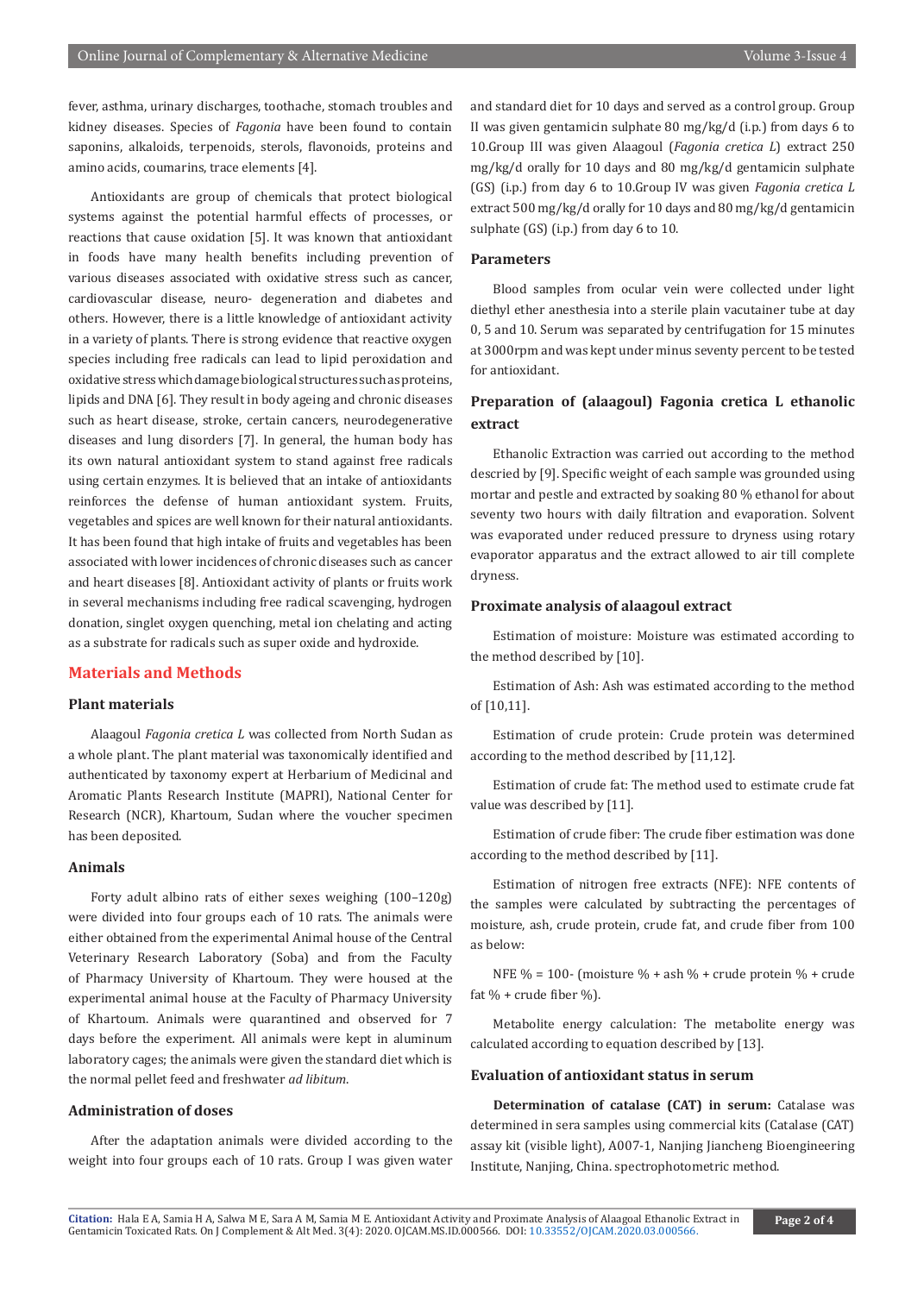**Determination of superoxide dismutase (SOD) in serum:** Superoxide dismutase (SOD) was determined in sera samples using commercial kits (Superoxide dismutase (SOD) typed assay kit (Hydroxylamine method), A001-2, Nanjing Jiancheng Bioengineering Institute, Nanjing, China). spectrophotometric method.

## **Results**

Proximate analysis of *Fagonia cretica L*. The proximate analysis of Alaagoul (*Fagonia cretica L*) Table 1, revealed that: Dry matter 97.0 %, Moisture 3.0%, Ash 14.0 %, Crude protein 27.84%, Ether extract 1.7%, Crude fiber 19.0 %, Nitrogen free extract (N.F.E) 33.86 %, Energy 233.3.

| <b>Table 1:</b> Proximate analysis of Fagonia cretica L ethanolic extract. |
|----------------------------------------------------------------------------|
|----------------------------------------------------------------------------|

| <b>Plant</b>       | $DM\%$ | Moisture % | Ash $%$ | Protein % | E.E %       | Fiber % | $N.E. E\%$ | <b>Energy</b> |
|--------------------|--------|------------|---------|-----------|-------------|---------|------------|---------------|
| Alaagoul (Fagonia) | 97.0   | 3.0        | 14      | 27.84     | . 7<br>نبلد | 19      | 33.86      | 233.3         |

## **Antioxidant determination (In vitro)**

In our previous study, the antioxidant activity of Alaagoul ethanolic extract was evaluated *in vitro*, the percentage of radical scavenging activity in the extract equal (62%).

## **Antioxidant determination (in vivo)**

**Serum catalase activity:** Table 2 shows changes in catalase activity in serum of albino rats treated with (*Fagonia cretica L*) Alaagoul extract (250, 500mg/kg B.W) + gentamicin (80mg/kg B.W). At day 0, there was no significant changes observed in serum catalase activity in all groups when compared with group (A) the control group. At day 5, the activity of catalase in gentamicin group was significantly lower than the control group and it was lower in group D, but it was improved only in group C. At day 10 there was a significant decrease (p>0.05) in Catalase activity in group B (gentamicin group) when compared with group A the control group, while there was a significant improvement observed in catalase activity in group C and D which given (250 and 500 mg/ kg B.W of Gubeish extract respectively) when compared with the control group (A) (Table 2).

**Table 2:** The activity of Catalase (U/ml) in rat's sera samples treated with *Fagonia cretica* at different doses.

| Group | Day 5 Mean<br>Day 0 Mean ± SE<br>$±$ SE |                    | Day 10 Mean $\pm$ SE |
|-------|-----------------------------------------|--------------------|----------------------|
| A     | $15.01 \pm 1.06a$                       | $14.36 \pm 1.07$ b | $14.27 \pm 0.47$     |
| B     | $16.91 \pm 2.32a$                       | $11.34 \pm 0.06a$  | $7.75 \pm 1.20a$     |
| C     | $13.51 \pm 0.28a$                       | $13.87 \pm 0.00b$  | $12.04 \pm 1.25b$    |
| D     | $14.39 \pm 1.04a$                       | $10.98 \pm 0.00a$  | $12.04 \pm 1.14h$    |

Data are means ± SE

Means in the same column followed by the same letters are not significantly different at (p>0.05).

#### A= Negative control

B= Positive control (Gentamicin80mg/kg B.W)

C= Alaagool (*Fagonia cretica L*) 250mg/kg B.W +Gentamicin80mg/kg B.W

D= Alaagool (*Fagonia cretica L*) 500mg/kg BW +Gentamicin 80 mg/kg B.W

**Serum superoxide dismutase activity (SOD):** Table 3 shows changes in super oxide dismutase activity in serum of albino rats treated with (*Fagonia spp*) Alaagoul extract (250, 500mg/kg B.W) + gentamicin (80mg/kg B.W- i.p). At day 0 and day 5, there was no significant changes observed in super oxide dismutase (SOD) activity in group B when compared with group (A) the control. At day 10 there was a significant decrease (p>0.05) in the activity of Super oxide ismutase in group B (Gentamicin group) and the level of SOD in group C and D was significantly normalized when compared to the control group.

**Table 3:** The activity of Superoxide dismutase (U/ml) in rat's sera samples treated with *Fagonia cretica* at different doses.

| Group               | Day 0 Mean ± SE   | Day 5 Mean ± SE   | Day 10 Mean ± SE    |  |  |
|---------------------|-------------------|-------------------|---------------------|--|--|
| A                   | $90.82 \pm 3.22b$ | $92.48 \pm 2.45a$ | $92.42 \pm 4.82$ c  |  |  |
| R                   | $92.13 \pm 1.28b$ | $84.12 \pm 2.34a$ | $42.97 \pm 9.66a$   |  |  |
| C                   | $79.87 \pm 3.32a$ | $93.13 \pm 4.00a$ | $62.27 \pm 4.37$ ab |  |  |
| D                   | $79.94 \pm 2.33a$ | $91.40 \pm 6.03a$ | $69.77 \pm 4.53$ bc |  |  |
| Data are means ± SE |                   |                   |                     |  |  |

Means in the same column followed by the same letters are not significantly different at (p>0.05).

A= Negative control

B= Positive control (Gentamicin80mg/kg B.W)

C= Alaagool (*Fagonia cretica L*) 250mg/kg B.W +Gentamicin80mg/kg B.W

D= Alaagool (*Fagonia cretica L*) 500mg/kg BW +Gentamicin 80 mg/kg B.W

#### **Discussion**

It was known that antioxidant in foods have many health benefits including prevention of various diseases associated with oxidative stress such as cancer, cardiovascular disease, neuro degeneration and diabetes and others. However, there is a little knowledge of antioxidant activity in a variety of plants. There is strong evidence that reactive oxygen species including free radicals can lead to lipid peroxidation and oxidative stress which damage biological structures such as proteins, lipids and DNA [6]. They result in body ageing and chronic diseases such as heart disease, stroke, certain cancers, neurodegenerative diseases and lung disorders [7]. In